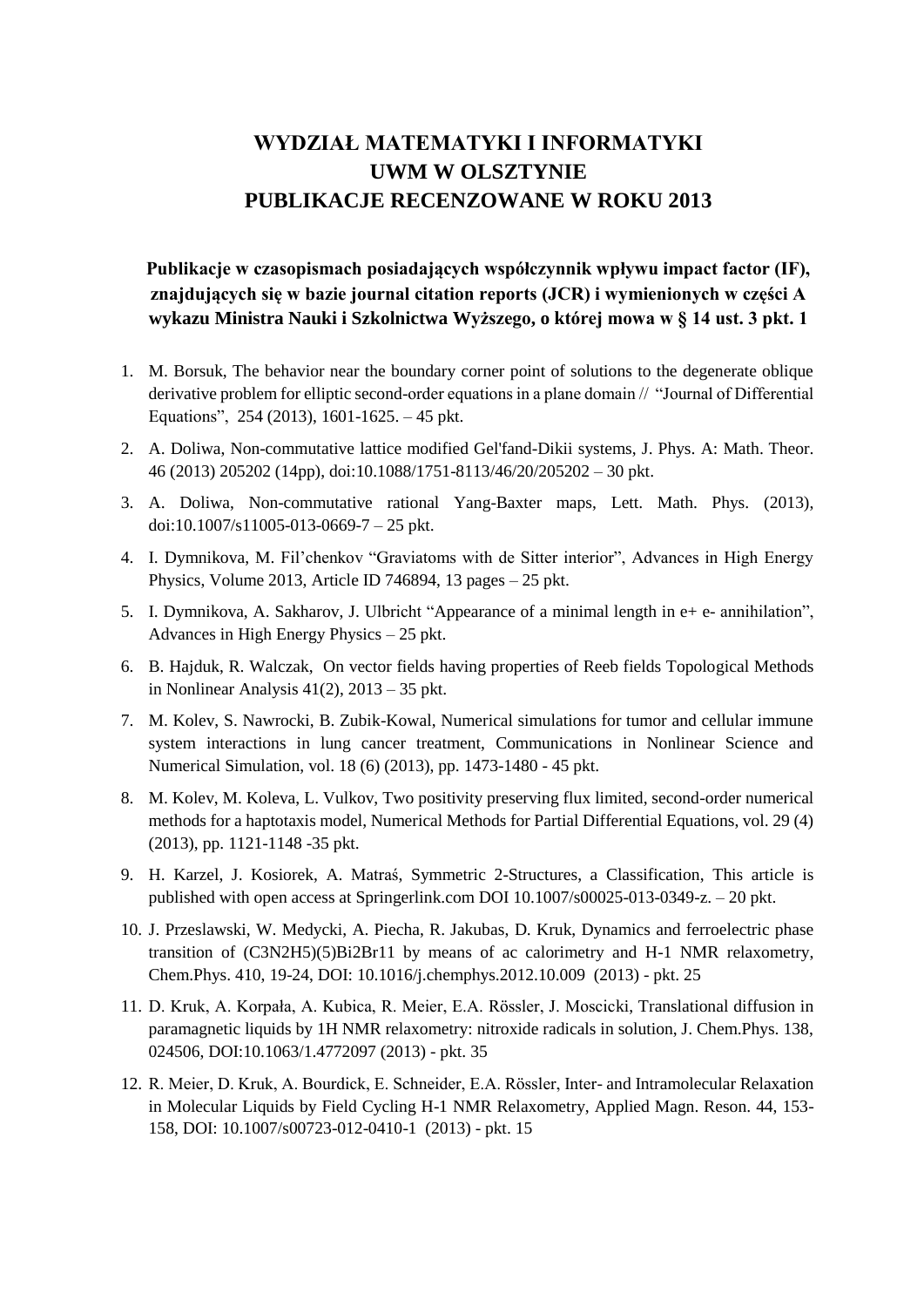- 13. A. Kubica, J. Kowalewski, D. Kruk, M. Odelius, Zero-field splitting in nickel(II) complexes: A comparison of DFT and multi-configurational wavefunction calculations, J. Chem.Phys., 138 , Article Number: 064304 , DOI: 10.1063/1.4790167 (2013) - pkt. 35
- 14. B. Micko, D. Kruk, E.A. Rössler, Primary and secondary relaxation process in plastically crystalline cyanocyclohexane studied by H-2 nuclear magnetic resonance. II. Quantitative analysis, J. Chem.Phys. 138, Article Number: 074504, DOI: 10.1063/1.4790398 (2013 -, pkt. 35
- 15. D. [Kruk, A.Korpała, A.](http://apps.webofknowledge.com/OneClickSearch.do?product=UA&search_mode=OneClickSearch&excludeEventConfig=ExcludeIfFromFullRecPage&SID=Q1VvwTeogWQ9Oj4j4Ut&field=AU&value=Kruk%2C+D) [Kubica, J.](http://apps.webofknowledge.com/OneClickSearch.do?product=UA&search_mode=OneClickSearch&excludeEventConfig=ExcludeIfFromFullRecPage&SID=Q1VvwTeogWQ9Oj4j4Ut&field=AU&value=Kubica%2C+A&cacheurlFromRightClick=no) [Kowalewski, E.A.](http://apps.webofknowledge.com/OneClickSearch.do?product=UA&search_mode=OneClickSearch&excludeEventConfig=ExcludeIfFromFullRecPage&SID=Q1VvwTeogWQ9Oj4j4Ut&field=AU&value=Kowalewski%2C+J) [Rössler, J. Moscicki, 1](http://apps.webofknowledge.com/OneClickSearch.do?product=UA&search_mode=OneClickSearch&excludeEventConfig=ExcludeIfFromFullRecPage&SID=Q1VvwTeogWQ9Oj4j4Ut&field=AU&value=Rossler%2C+E+A)H relaxation dispersion in solutions of nitroxide radicals: influence of electron spin relaxation,J. Chem.Phys. 138, 124506, DOI:10.1063/1.4795006 (2013) - pkt. 35
- 16. N. Petzold, B. Schmidtke, R. Kahlau, D. Bock, R. Meier, B. Micko, D. Kruk, E.A. Rössler, Evolution of the dynamic susceptibility in molecular glass formers: Results from light scattering, dielectric spectroscopy, and NMR, J. Chem. Phys., 138, Article Number: 12A510, DOI: 10.1063/1.4770055 (2013) - pkt. 35
- 17. R. [Meier, A. Herrmann, M. Hofmann, B. Schmidtke, B. Kresse, A.F. Privalov, D. Kruk, F. Fujara,](http://apps.webofknowledge.com/OneClickSearch.do?product=UA&search_mode=OneClickSearch&excludeEventConfig=ExcludeIfFromFullRecPage&SID=S1E6eY5wxiuwtZWUDp1&field=AU&value=Meier,%20R)  E.A. Rössler, Iso-Frictional Mass Dependence of Diffusion of Polymer Melts Revealed by H-1 NMR Relaxometry, Macromolecules, 46, 5538-5548 (2013) - pkt. 45
- 18. R. Meier, D. Kruk, E.A. Rössler, Intermolecular Spin Relaxation and Translation Diffusion in Liquids and Polymer Melts: Insight from Field-Cycling H-1 NMR Relaxometry, Chem.Phys.Chem.,14, 3071-3081 (2013) - pkt. 35
- 19. D. Kruk, S. K. Hoffmann J. Goslar, S. Lijewski, A. Kubica-Misztal, A. Korpała, I. Ogłodek, J. Kowalewski, E. A. Rössler,, J. Moscicki, ESR lineshape and 1H spin-lattice relaxation dispersion in propylene glycol solutions of nitroxide radicals – Joint analysis, J. Chem.Phys. 139, 244502 (2013) -35 pkt.
- 20. K. Strzałkowski, S. Kulesza, J. Zakrzewski, M. Maliński, Surface investigations of ZnBeMnSe mixed crystals by means of the piezoelectric spectroscopy and the AFM technique, Applied Surface Science, 290 (2014) 27-34, DOI: [http://dx.doi.org/10.1016/j.apsusc.2013.10.180.](http://dx.doi.org/10.1016/j.apsusc.2013.10.180) – 30 pkt.
- 21. M. Bełej, S. Kulesza, Real estate market under catastrophic change, Acta Physica Polonica A, 123 (2013) 497-501, DOI: 10.12693/APhysPolA.123.497. – 15 pkt.
- 22. S. Bezuglyi, J. Kwiatkowski, K. Medynets, B. Solomyak " Finite rank Bratteli diagrams: Structure of invariant measures  $\alpha$ , opublikowana w TAMS, May 2013, vol. 365, number 5, pages 2637-2679. – 40 pkt.
- 23. S. Bezuglyi, J. Kwiatkowski, R. Yassawi "Perfect Ordering on Bratteli Diagrams", Canad. J. Math. 66(1), pages  $57-101-25$  pkt.
- 24. A. Lecko, B. Uzar, A note on Julia-Caratheodory Theorem for functions with fixed initial coefficients, Proc. Japan Acad. 89 (2013), 133-137 – 20 pkt.
- 25. A.V. Minkiewicz, On theory of regular accelerating Universe in Riemann-Cartan spacetime, Modern Physics Letters A28, No. 21, 1350090, (2013), 12 pp. – 20 pkt.
- 26. A.V. Minkiewicz, A.S. Garkun, V.I. Kudin, On some physical aspects of isotropic cosmology in Riemann-Cartan spacetime, Journal of Cosmology and Astroparticle Physics, 03, 40, (2013), 15 pp. – 40 pkt.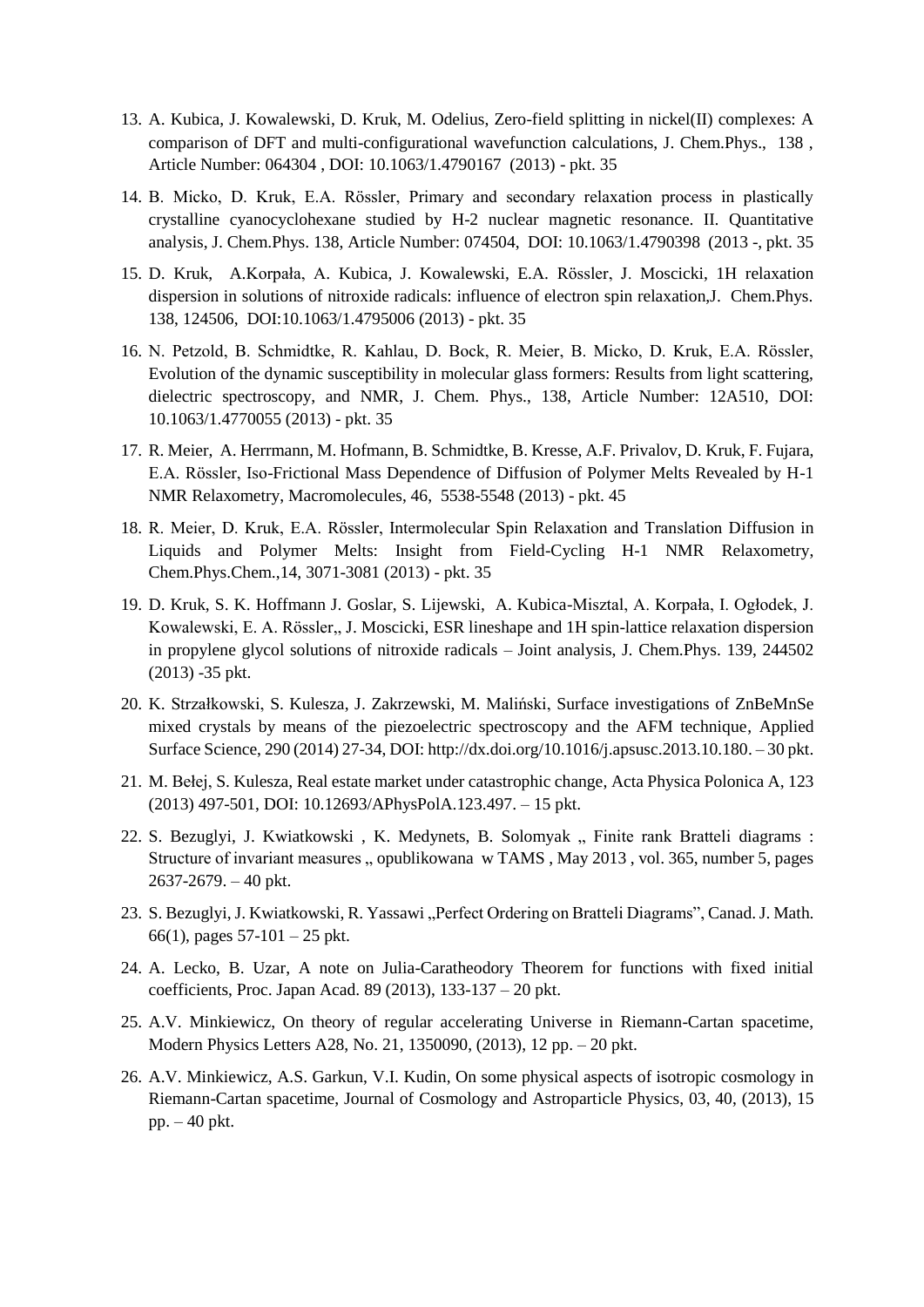- 27. J. Ławrynowicz, O. Suzuki, A. Niemczynowicz, Fractals and chaos related to Ising-Onsager Zhang lattices vs. the Jordan-von Neumann-Wigner procedures. Ternary approach, Int. J., Nonlinear Sci. Numer. Simul., 14, no.3-4, 211-215 – 30 pkt.
- 28. J. Ławrynowicz, A. Niemczynowicz, Lattice Dynamics in Relation to Chaos in Zwanzigtype Chains, Int. J. Bifurcation Chaos 23, 1350183 (2013) – 30 pkt.
- 29. A. Panasyuk , Compatible Lie brackets: towards a classification", Journal of Lie Theory, arXiv:1208.1642v1 [math.DG] - 15 pkt.
- 30. M. Pankov, Automorphisms of infinite Johnson graphs, Discrete Mathematics 313(2013), 721- 725 - 20 pkt.
- 31. M. Pankov, Characterizations of strong semilinear embeddings in terms of general linear and projective linear groups, Linear and Multilinear Algebra 61(2013), 1555-1567 - 25 pkt.
- 32. M. Bocheński, A. Tralle, Generalized symplectic symmetric space, Geom. Dedicata, DOI 10.1007/s10711-013-9902-x, 2013 – 20 pkt.

#### **Publikacje w innych czasopismach wymienionych w części B wykazu ministra, o której mowa w § 14 ust. 3 pkt. 2 rozporządzenia:**

- 1. G. Ciecierska, On some application of algebraic quasinuclei to the determinant theory, Journal of Applied Mathematics and Computational Mechanics, no. 12 (3), (2013), 27-38, - 6 pkt.
- 2. A. Denisiuk: On Numerical Reconstruction of a Function from incomplete data of Arc means in Seismic Tomography, Machine Graphics & Vision, Vol. 20, Issue 4, 413–437 (2011) – 7 pkt.
- 3. J. Jakóbowski, Some examples of denumerable pseudo-ordered fields and their application to geometry, Demonstratio Mathematica, Vol. XLVI, No 2 (2013), 247 – 256 - 8 pkt.
- 4. B. Kowalczyk, A. Lecko, Radius problem in classes of polynomial close-to-convex functions I, Bull. Soc. Sci. Lett. Łodź. 63(1) (2013), 65- 77 - 7 pkt.
- 5. B. Kowalczyk, A. Lecko, Radius problem in classes of polynomial close-to-convex functions II, Bull. Soc. Sci. Lett. Łodź. 63(2) (2013), 63-75 - 7 pkt.
- 6. B. Kowalczyk, A. Lecko, Polynomial close-to-convex functions I, Bull. Soc. Sci. Lett. Łodź. 63(3), 2013, 49-62 - 7 pkt.
- 7. B. Kowalczyk, A. Lecko, Polynomial close-to-convex functions II, Bull. Soc. Sci. Lett. Łodź. 63(3), 2013, 63-75 – 7 pkt.
- 8. M. Bramowicz, S. Kulesza, P. Szabracki, T. Lipiński, Wpływ rozdzielczości skanowania mikroskopu AFM na wyznaczone wartości geometryczne, fraktalne i statystyczne, Inżynieria Materiałowa, 191 (2013) 50-55. - 7 pkt.
- 9. M. Bramowicz, S. Kulesza, T. Lipiński, P. Szabracki, P. Piątkowski, Fractal analysis of AFM data characterizing strongly isotropic and anisotropic surface topography, Solid State Phenomena, 203- 204 (2013) 86-89, DOI: 10.4028/www.scientific.net/SSP.203-204.86. - 10 pkt.
- 10. M. Bramowicz, S. Kulesza, A Magnetic Force Microscopy study of magnetic domain structure in maraging steel, Solid State Phenomena, 203-204 (2013) 315-318, DOI: 10.4028/www.scientific.net/SSP.203-204.315. - 10 pkt.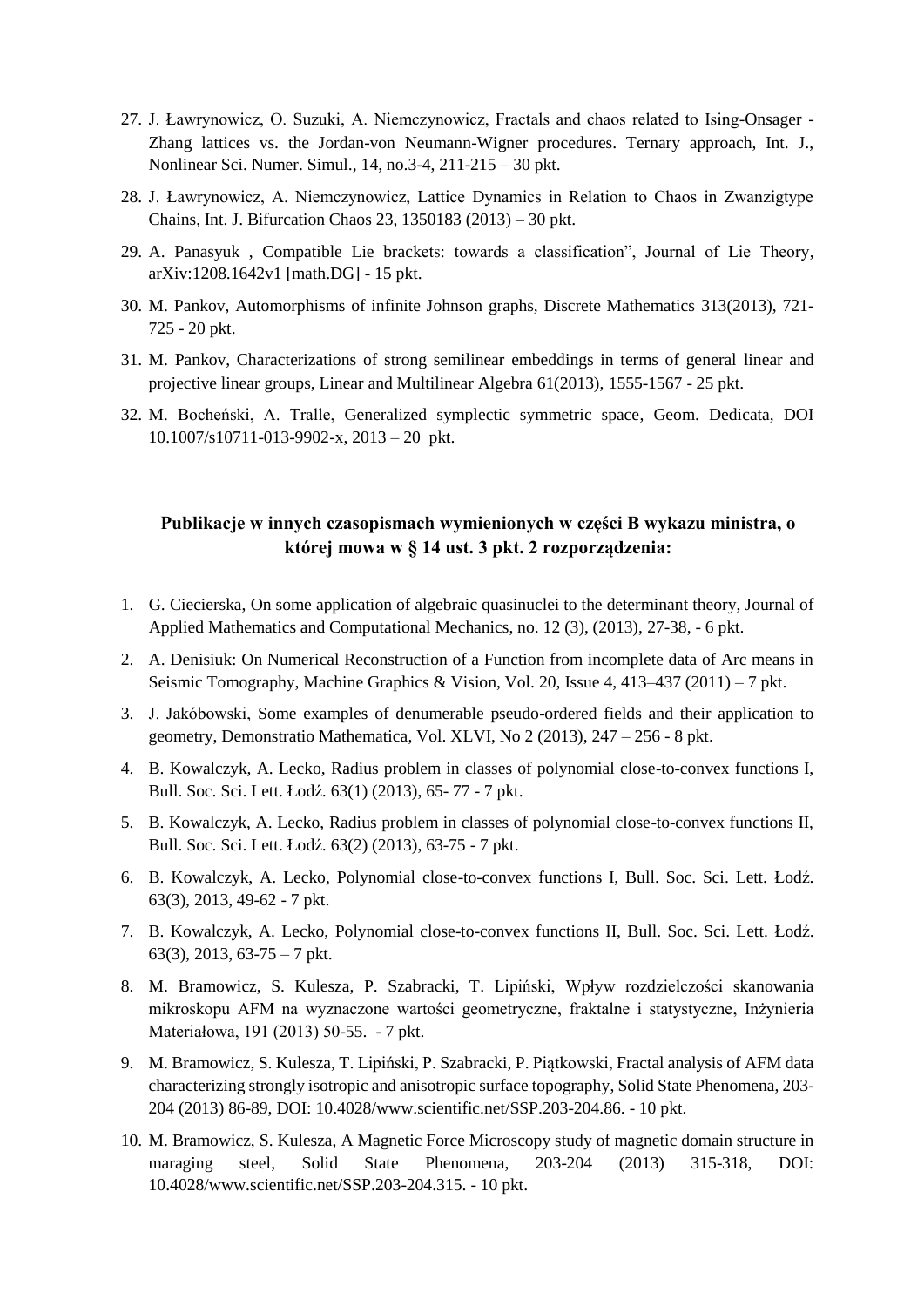- 11. M. Bełej, S. Kulesza, Identyfikacja współmierności ewolucji poszczególnych rynków lokalnych na podstawie dynamiki cen nieruchomości, Wycena, 4/105 (2013) 7-14. – 2 pkt.
- 12. WS. Mokrzycki, M. Tatol, Color difference ΔE A survey, Machine GRAPHICS & VISION, vol. 20, no. 4, 2011, pp. 383-411 – 5 pkt.
- 13. A. Niemczynowicz, Models of coupled harmonic oscillator in a Zwanzig-type chain. Magnons approach, Bull. Soc. Sci. Lettres, Łódź,(2013), 129–137 – 7 pkt.
- 14. J. Sala, H. Tańska, Globalna, europejska i krajowa przestrzeń komunikacji elektronicznej w XXI wieku, w: Europejska Przestrzeń Komunikacji Elektronicznej. J. Buko (red.), tom I, s. 55-64, Wydawnictwo Naukowe Uniwersytetu Szczecińskiego, Szczecin 2013, nr ISSN 1640 – 6818 nr ISSN 1896 – 382X – 6 pkt.
- 15. J. Sala, H. Tańska, Rozwiązania instytucjonalne na rzecz transferu wiedzy i kompetencji, w: Organizacja i zarządzanie J. Lewandowski (red.), nr. 53, s. 109-118, Politechnika Łódzka, ISSN 0137-2599, Łódź 2013 – 3 pkt.
- 16. J. Sala, H. Tańska, Information management in Polish industry. Diagnosis of the transformation results, w: Journal of Management and Finance, B. Kubiak, A. Korowicki (red.) nr3/1, 2013, Gdańsk 2013, ISSN 2084-5189 – 7 pkt.
- 17. J. Sala, H. Tańska, Pomiędzy oficjalnym wizerunkiem a prawdą wykorzystania ICT w gospodarce, w: Nierówności społeczne a wzrost gospodarczy. Społeczeństwo Informacyjne – technologie, informacja i wiedza w gospodarce, M.G Woźniak (red.) nr.36, Uniwersytet Rzeszowski, Rzeszów  $2013 - 7$  pkt.
- 18. U. Żukowska, G. Kowalewska, Optimal Land Use Analysis Using Lindenmayer Grammars, Olsztyn Economic Journal, 8 (2/2013), s. 163-175 – 7 pkt.

## **Publikacje w recenzowanych materiałach z konferencji międzynarodowych uwzględnionych w Web of Science (dotyczy grupy nauk ścisłych i inżynierskich oraz nauk o życiu):**

- 1. A. Doliwa, Desargues maps and their reductions, [in:] Nonlinear and Modern Mathematical Physics, W.X. Ma, D. Kaup (eds.), AIP Conference Proceedings, Vol. 1562, AIP Publishing 2013, pp. 30-42, doi[:10.1063/1.4828680](http://dx.doi.org/10.1063/1.4828680)
- 2. P. Drozda, K. Sopyła, P. Górecki, "Online Crowdsource System Supporting Ground Truth Datasets Creation", Lecture Notes in Computer Science Volume 7894, 2013, pp 532-539 – 10 pkt.
- 3. A. Lecko, D. Partyka, A Revised Proof of Spirallikeness, Contemporary Mathematics 591 (2013), 171-181 (Proceedings of 5th International Conference on Complex Analysis and Dynamical Systems (CA&DS V) Location: Akko, Israel Date: May 22-27, 2011 - 10 pkt.

#### **Wykaz monografii naukowych w języku polskim:**

1. P. Artiemjew: Wybrane Paradygmaty Sztucznej Inteligencji – monografia, Wydawnictwa Polsko-Japońskiej Wyższej Szkoły Technik Komputerowych, Warszawa (2013), Objętość: 343 strony ISBN: 978-83-63103-36-1. – 20 pkt.